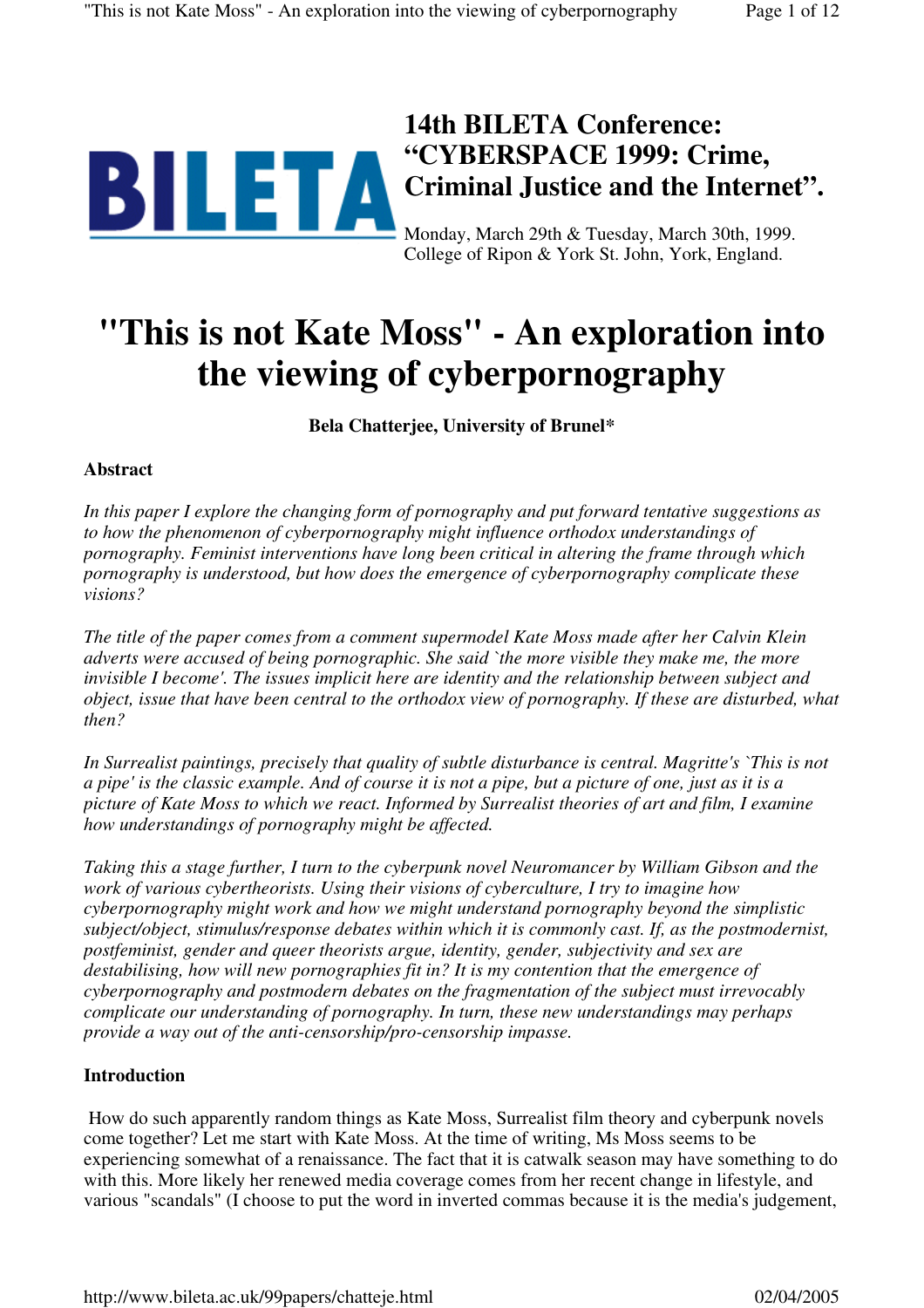not my own) relating to alcohol and drug use. As a friend said to me the other day, the very fact that someone can `have a ten year hangover and look that good' scandalous in itself.

 The media have been largely supportive of her. This time, that is. My main recollections of her encounters with the media are the accusations of her being the cause of practically every case of teenage anorexia on record through her modelling of `heroin chic' fashion. More pertinently, I recall the protest over her series of adverts for Calvin Klein, which were accused of being child pornography.

 Kate Moss published her portfolio, a retrospective of almost a decade of fashion, during my final year of an undergraduate law degree at Leicester University. Somehow, I managed to tear myself away from writing my dissertation, on Victorian Obscenity Laws and Literature, and obtain a copy of the portfolio for myself. In the preface is her personal rejoinder to her critics,

"I also realise that with any amount of good, comes a certain

amount of bad. That's fine. A lot of horrible, unfair, untrue

things have been said about me...the things said...have been

so ludicrous, that I have never given them enough credence to

retaliate. I can only say that the best revenge is success. *And*

*the more visible they make me, the more invisible I become.*"[1]

(my emphasis)

 I can't say I gave the quote much more thought at the time, but I did continue to pursue the theme of my undergraduate research in choosing to look at aspects of pornography and law for my postgraduate research. Looking at pornography as a cultural form, one thing that I noticed was the radical change in the form of pornography itself. For instance, I noted its evolution from etchings and engravings to text based forms, the impact and influence of visual media (such as photography, video and cinematic film) and more recently its total transformation through electronic media and modern technology, making it something now almost unrecognisable in places.[2] What I also noticed was the influence of various theories such as feminist theories, postfeminist theories and queer theories in debates about the viewing of pornography - the emergence of an aesthetics of pornography, almost - but most certainly an incisive and complex critique of how it is viewed at the very least. It is these two interrelated themes that I am interested in for my research: **1) the question of what pornography is becoming,** and **2) how it is/might be viewed**. As my Ph.D. research is law based, I am also interested in how the law relates or might relate to these two issues, but I will leave this part of the discussion to the later sections of the paper.

# **Early critiques of pornography**

As I have mentioned above, theories on how pornography is viewed are central to my research. Early critiques were formulated by first-wave feminists who exposed pornography as an expression and function of patriarchy.[3] Here, pornography reflected and reified the status of women in a patriarchal world as sex objects, subordinate to men. Women in pornography were manipulated and dominated, sexually humiliated, denied agency and subjectivity. They were portrayed as secretly enjoying violent and/or non-consensual sexual scenarios. In short, women were whatever the male pornographers wanted them to be. Pornography was understood to be created exclusively for the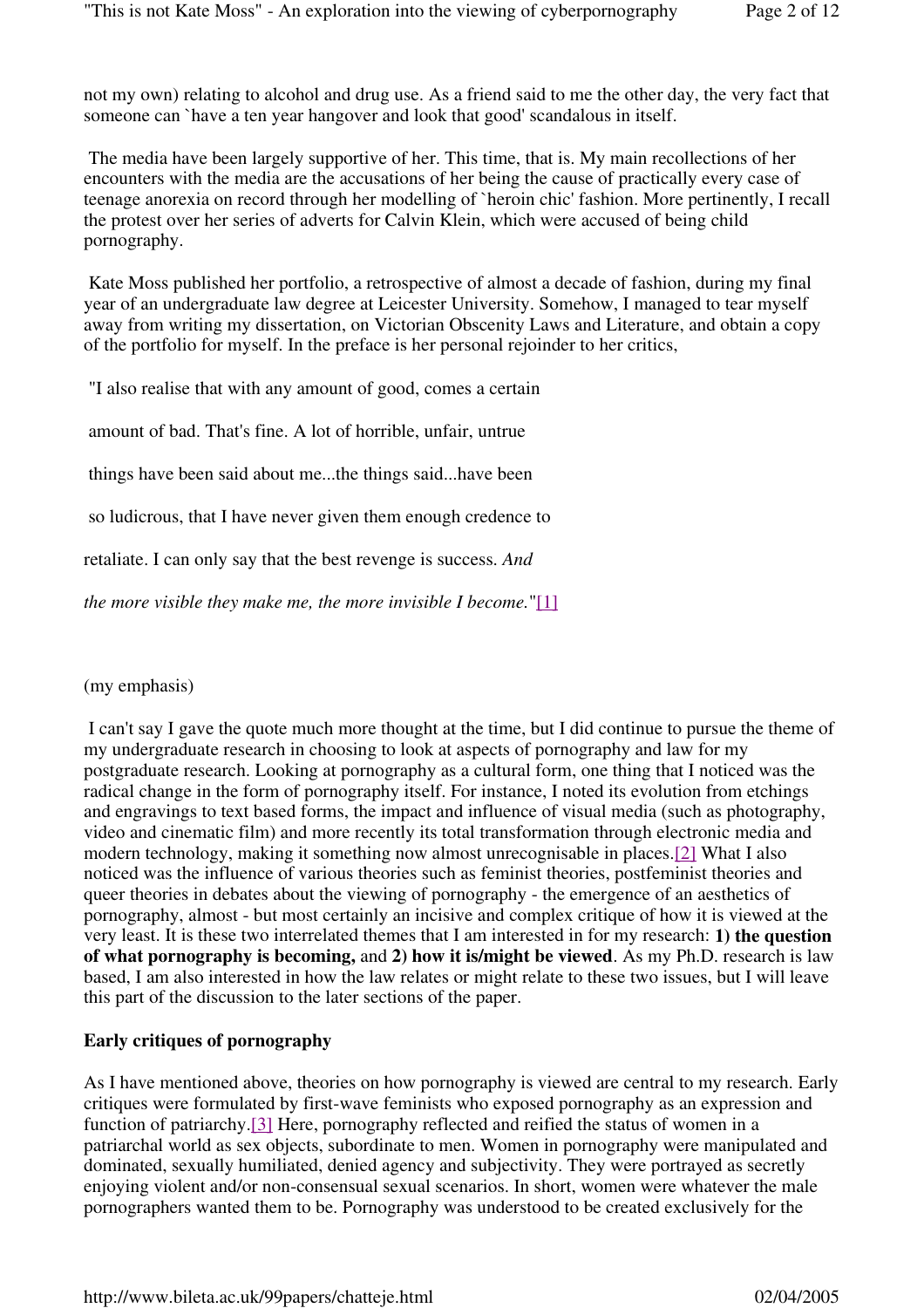benefit of a misogynist audience who would appreciate the negative roles women were portrayed in. Informed by psychoanalytic theory, feminist media critiques pointed out the role of male psychosexual anxieties in pornography.[4] Pornography was a device through which these tensions could be resolved, for example, the fear of men's sexual rejection underlying the portrayal of women in pornographic films as always being submissive. Men's viewing of pornography would lead to the internalisation of misogynist views and the image of women as objects. A pattern of behaviour would be induced, as men's actions in real life would be influenced by those of the pornographic scenarios they had seen. This was summed up by the feminist tenet `pornography is the theory, rape is the practice'. All women were thus affected by pornography as pornography helped to produce a warped image of women. The degraded, used and humiliated woman of pornography was symbolic of women's real life status under patriarchy.

#### **Later critiques - postmodern interventions**

 It can be seen from the outline above that the early theories had very definite ideas about what pornography was and how it was viewed. However, these theories were based on uncritical binary identities i.e. man/woman, and a simplistic understanding of viewing i.e. stimulus/response. Later critiques tried to expand the analysis by critically examining the binary categories and assumptions underlying the earlier theories. Critical race theorists, for example, highlighted the lack of race analysis in early feminist critiques of pornography.[5] Postmodernist theorists and postfeminists, informed by the debates of postmodernism on the fluidity of the subject and the fragmentary nature of identity, started to challenge essentialist identities as Man and Woman, and binary hierarchies such as object/subject. It could no longer be assumed that the viewer and the viewed were readily identifiable subject positions, nor that the interpretation of what was viewed was definite and uncomplicated. Queer theorists noted the earlier critiques failed to address diverse sexualities in the viewing and understanding of pornography. Gay and lesbian pornography could not easily be fitted in to the earlier heterosexist critiques. Pornography through a Queer interpretation could be seen as a potentially subversive challenge to the stale, binary heterosexual model of pornography, rather than being a poor copy of it that replicated the roles of dominance and submission.[6] The cumulative effect of these more complex analyses was that the notion of pornography as a fixed referent, as it had been understood in the early critiques, was fundamentally challenged by questioning the roles of the viewer and the viewed.

#### **Kate Moss and Surrealist film theory: in/visible**

Quite by accident, I happened to walk past a section on film and media studies in the library. The periodicals looked decidedly interesting, the black shiny covers and pictures of decadent 1920's film stars being infinitely more seductive than the very suspicious *beige* gracing the Harvard Law Review, which I was supposed to be finding at the time. Being eternally curious about black shiny things, I soon started reading copies of *Screen* instead of the Harvard Law Review. Given that I was concerned with pornographic film as a media and theories of viewing, I started to think about what film and media studies could add to my understanding of how pornography is viewed. It is at this juncture that Surrealist film theory comes in, and Kate Moss reappears.

 To recall her words, she said `the more visible they make me, the more invisible I become'. Who is viewed and who is viewing is no longer clear. Visibility and invisibility are seen to exist at the same time, almost sounding like a contradiction in terms. If it isn't Kate Moss, then who or what is it? Kate Moss *herself* is not being seen, it is her image to which we react. As I see it, her statement echoes the confusion - perhaps conflation at times, if that is possible - between reality and simulacra, and subject and object, that postmodernist theorists have drawn attention to.

Yet it is not only the postmodernists who have noticed the dissonance between events and their surroundings, and how we perceive them. About seventy years earlier, Rene Magritte, a painter associated with the Surrealist movement, painted "This is not a pipe". In this picture, a pipe is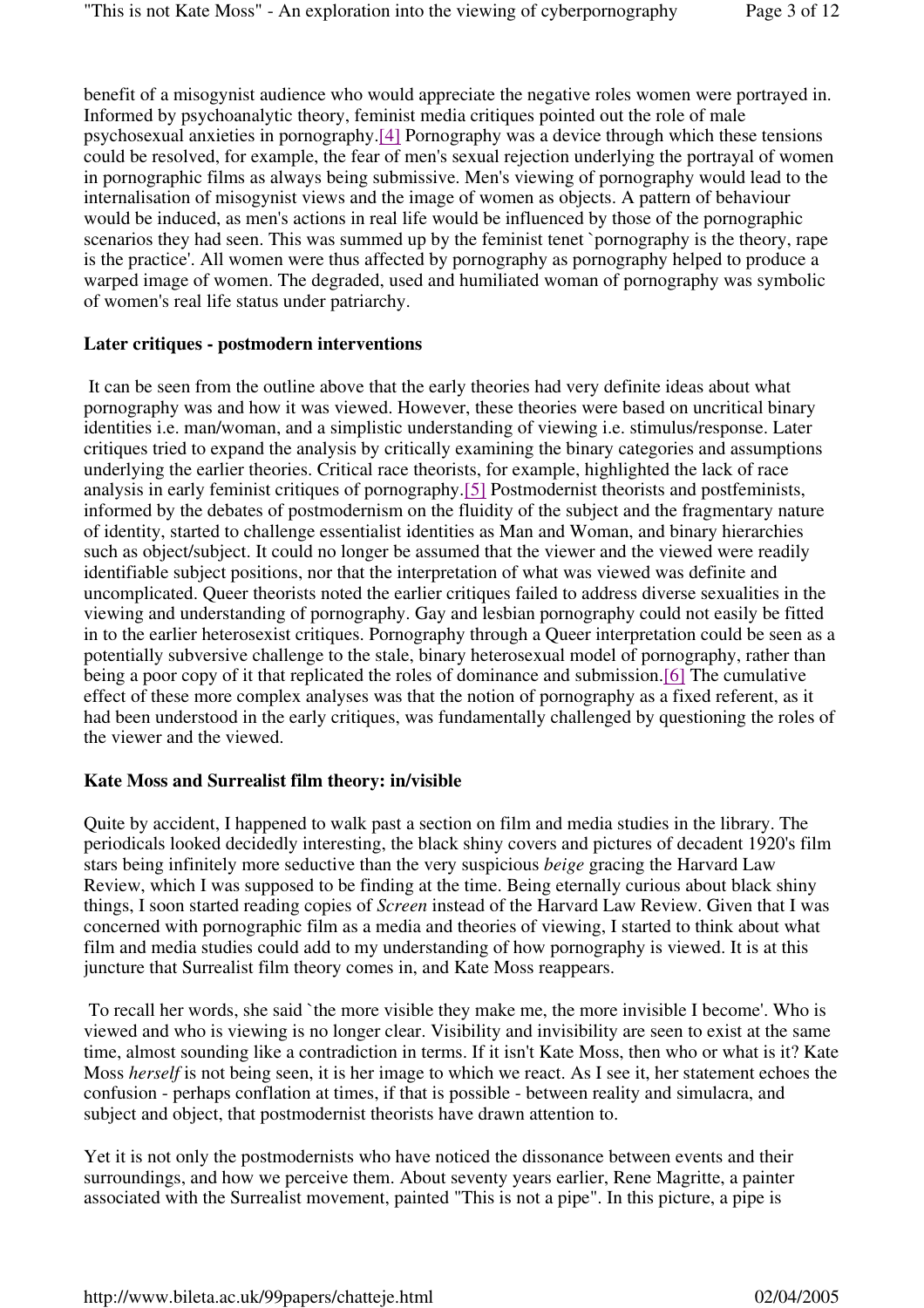painted on an otherwise blank canvas and below it the words "Ceci n'est pas une pipe" - "This is not a pipe" appear. It looks like a pipe and so the words beneath it seem misleading. That is, until, as Foucault remarks, you try to smoke the pipe you see.[7] The painting is far more than a simple play on words, however. The Surrealists were concerned with disturbing the accepted hierarchies of representation - for example, the classical ordering in painting of space and form, and the juxtapositions of colour and visual order. Surrealist painting actively subverts the expected tenets of classical aesthetics through subtle displacement. A bottle becomes a carrot or a carrot becomes a bottle, the lines between them blurring.[8] Both the bottle and the carrot are ordinary objects, neither are abstract shapes, but each is made surreal by the context. The real and the hyperreal are blurred, causing the viewer to question the naturally accepted order. Where, for instance, does the bottle end and the carrot begin? The boundaries of the very medium itself are challenged as non-painterly, unexpected objects and media intrude on to the canvas, as Foucault writes of Paul Klee;

`The juxtaposition of the shapes and the syntax of lines in an

uncertain, reversible, floating space...simultaneously page and

canvas, plane and volume, map and chronicle...Boats, houses,

persons are at the same time recognisable figures and elements

of writing.'[9]

 The aesthetics of film developed by Surrealists continued the theme of the relationship between reality and imagination as seen in their paintings and other artistic works.[10] They examined how film transforms the act of viewing. At the time surrealists were writing, film was a novel medium, an advance from the static visual media such as photography and painting. Film was more `real' than static media because it captured the property of motion as well as being open to manipulation, i.e. technical effects, in order to produce visual effects unknown to painting.[11]

Predominantly concerned with the interplay between the process of visual perception and imagination, Surrealist film theorists saw film as a way in which the gap between reality and imagination, dream and consciousness could be bridged.[12] Surrealists understood film as offering a uniquely `free syntax', a medium able to translate and communicate what was untranslatable in words. In this way, it could breach the barriers between perception and reality - the virtual and the actual. It was, in a sense, a new artistic language. Film, like Surrealist painting, offered a new *order*  of visualising, concentrating on the subject but at the same time emphasising the representation of the subject, its simulacra.[13] For Surrealists, the self was already fragmentary, and film was one way of representing that fragmentation.[14] Film had a hallucinogenic quality, in that each frame provided space for interpretation between the act of filming and the act of viewing. Each frame of film was thus a fragment, echoing the fragmentation of the self, and also and illusion, as film disclosed what was on the edge of vision, and beyond, through the process of viewing. As Fotiade writes,

`according to Artaud, a vibration or shock must occur between

image and thought so that life can replace the stillness and

discontinuity...the viewing subject...reconstructs and recreates

reality, with the help of his/her imagination, during the projection

of the film." $[15]$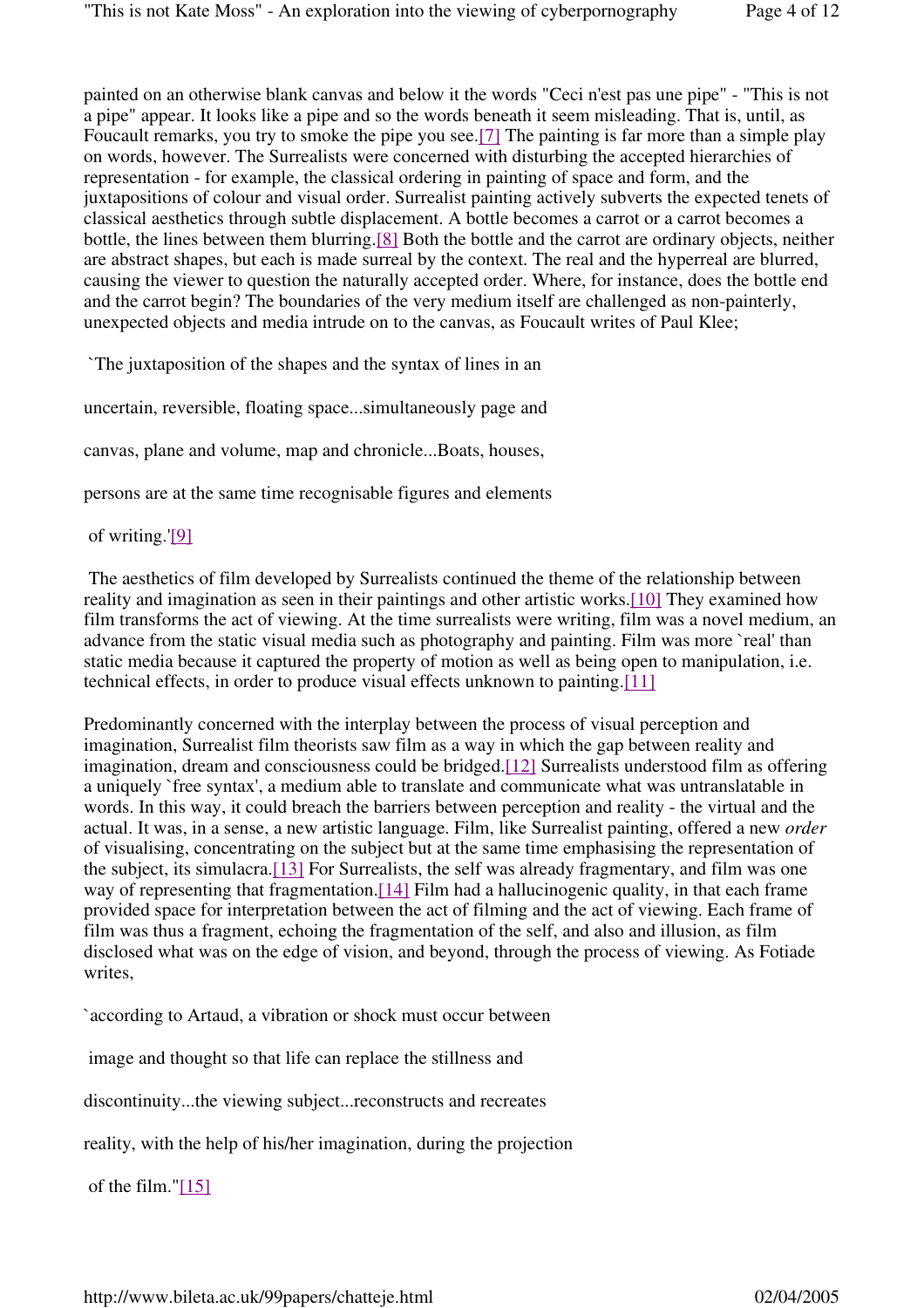# **Surrealist film theory and Postmodern discourses**

Surrealist film theory and postmodern discourses share the same interest in the fragmentation of the subject. As I understand them, the postmodern discourses on the fragmentation of the subject are based on the disruption of binary hierarchies that form the basis of enlightenment thought, whereas in contrast, Surrealist film theory grounds its fragmented subjects in ideas about the actual nature and properties of film, and the persistence of dreams woven through consciousness. Surrealist film theory considers the hallucinogenic nature of film, the specific nature of the medium, and the actual process of merging reality with hyperreality. It deals specifically with simulacra and suggests how the viewer participates in the hallucination of the film.

 By going beyond the field of vision, both literally and symbolically, I think Surrealist film theory starts to explore the realms of Utopia, an exploration I find lacking elsewhere. Surrealist film theory, as I understand it, is one of the few places where the fragmented subject has an *environment* to exist in. As Brooks observes,

`fantasy offers the possibility of the fragmentation of or proliferation

of identifications which challenges the "very locatability of identity"'.[16]

 The fragmented subject is not out of place in the Surrealist world, but rather belongs there. Postmodern theories concentrate on the fragmented subject but not so much on the environment in which it might located, or how a fragmented subject might interact with the environment. An exception is *pornography.* Pornography is one of the few places where Utopias and fragmented subjects are considered by postmodern theorists in that alternative pornographies, i.e. S/M and gay and lesbian pornography, may provide new forms of pleasure and sites to explore them in. However, at this stage, as these ways of viewing pornography are very new, I would argue that the precise nature and forms of these pleasures remains unclear.

#### **Cyberpunk and Cyberporn: viewing the future**

I had exhausted my pile of film and media journals. Rather than submit to the

beige-clad Harvard Law review, I trawled the library for new shiny things. I noticed, purely because it had a shiny cover (silver), Sadie Plant's book Zeros and Ones. [17] This book explores the relationship between women and technology/cyberculture, and in it, she quotes from a cyberpunk novel, Neuromancer by William Gibson.[18] Always a girl to choose a book for its cover, (not shiny, but artistic nonetheless) Neuromancer was next on my list. Neuromancer is a novel that is set in the future. It follows the exploits of Case, a computer cowboy, and Molly, his cooler, harder and infinitely more sussed razorgirl sidekick, a hired assassin with steel razor implants under her fingernails. They live in a world where cyberspace is a consensual hallucination experienced by users who can interact with it - 'jack in' to the space and experience it as a different dimension of existence.

Unlike other aesthetic media, there is little research on how users actually react to graphical interfaces - precisely what they experience, and how they experience and interpret cyberspace.[19] Much must be guesswork at this stage, yet not completely. Cyberpunk novels, like Surrealist films and paintings, provide possible scenarios and utopias, or rather dystopias, perhaps, for human experience.[20] Through a reading of cyberpunk's vision of cyberspace and an understanding of Surrealist film theory, perhaps a step can be made toward the envisioning and theorising of pornography in cyberspace.

 In Neuromancer, Molly is part cyborg, a cybernetic organism who has had her body enhanced with electronic and cybertechnology.[21] At one stage, Case has a cyberlink into her body and can feel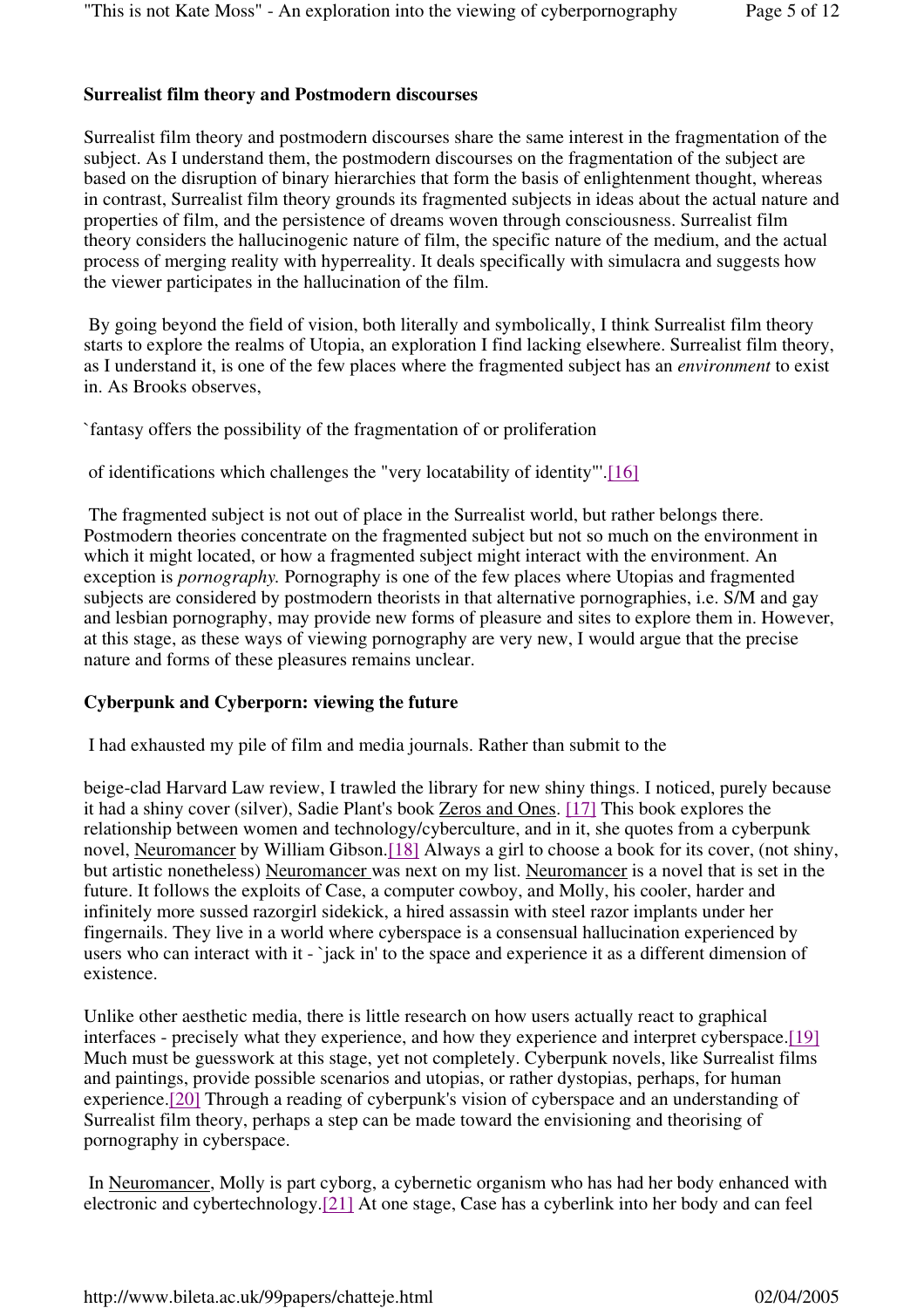and see as she does, simultaneously. His `hitching' into her body blurs the boundaries between them. Where does Molly end and Case begin? Who is watching whom? Is there even a distinction between them? In this vision of cyberspace the boundaries between subject and object, viewer and viewed, collapse. They do more than just collapse, I would suggest that they are forcibly breached. As postmodernists theorised about the dissolution of the subject, cyberpunk fiction is one place where the nature of this process was actually being sketched out.[22]

With the viewer and the viewed disturbed, conflated even, what does the future of pornography look like? Previous distinctions and assertions collapse as pleasures extend beyond the body. However, I think that the disturbance goes even further. Molly and Case, who are lovers in the novel as well as partners in crime, not only seem to witness the future of pornography but become it. Literally. Cyberspace in Cyberpunk novels is a world of crime and pornography, unfettered by the rules of the physical world. When considering the future of pornography this is interesting to remember, as theories about pornography tend not to concentrate on the environment pornography is made in. In cyberspace it is this very environment that alters the nature of pornography completely. Molly and Case *become* pornography when they link in with each other, as opposed to assuming the traditional and separate roles of viewer and viewed who are only interpreting images. As I understand it, the gap between image and reality that the Surrealists desired so much to be bridged is totally closed in cyberpornography. In Surrealist film theory, the process of viewing involves the viewer actively participating in a `hallucination' of film, filling in spaces with fantasy and forming a part of the experience. In cyberpornography, these critical spaces necessitated by the nature of visual media can be overcome with the medium of cyberspace. Cyberspace would allow for physical integration with the media, (as in the cyberlink between Molly and Case) thus facilitating an uninterrupted flow of dream, hallucination and physical experience - the fusion of image and reality. The experience of Cyberpornography could be understood by drawing on Surrealist interpretations of viewing processes, and the nature of the distance between reality and virtuality, and its users/participants as an extension, or realisation, perhaps, of postmodern disrupted identities and fluid sexualities. In this way, drawing on postmodernist theories we can start to understand the nature of the users of future pornographies with their fragmented, plural identities and desires, and using the Surrealist theories we can tentatively speculate about the implications of cyberspace as a medium in how that pornography may be experienced, i.e. as a hallucinatory experiences that fuses fantasy with reality.

 Such an understanding of cyberpornography, then, can accommodate postmodern users and postmodern media. The future of pornography, as I understand it, lies in the fusing of identities, in the dissolution of boundaries between them, the opening of spaces in which to explore new pleasures. Throughout this paper I have been extending examples by analogy. There has, I admit, been a subtle sliding from paintings to film, to cybermedia. Such slippage cannot pass uncriticised, yet as I see it, it is inevitable. As I have mentioned above, some of the theorising about new media must be guesswork, explored by utopian visions rather than concrete, empirical theory. In a postmodern world, such a strategy is, I believe, eminently suitable. Neuromancer was written over ten years ago, when the future of cybertechnology was very much an open question. As I write this, cyberpornography is a recognised phenomenon, even if not quite in the form envisioned by William Gibson.[23] Although there is a long way to go before cybertechnology exists that meets the console cowboys' and razorgirls' demands, active interfaces with the Net are being pursued in the quest to bridge the gap between fantasy and reality; sophisticated sensory accessories are being developed in an attempt to bring the user closer to the action.[24] The vision of Neuromancer is rapidly becoming more fact than fiction.

#### C**ybercensors: Law and cyberpornography**

 After reading Neuromancer, I have started to think about what an existence in cyberspace would be like. Cyberpunk's version of cyberspace is a hedonistic realm of crime and pornography. All inhabitants will be active participants, as they will *become* part of cyberspace by physically integrating with the technology through cyberlinks. I can appreciate Donna Haraway's vision where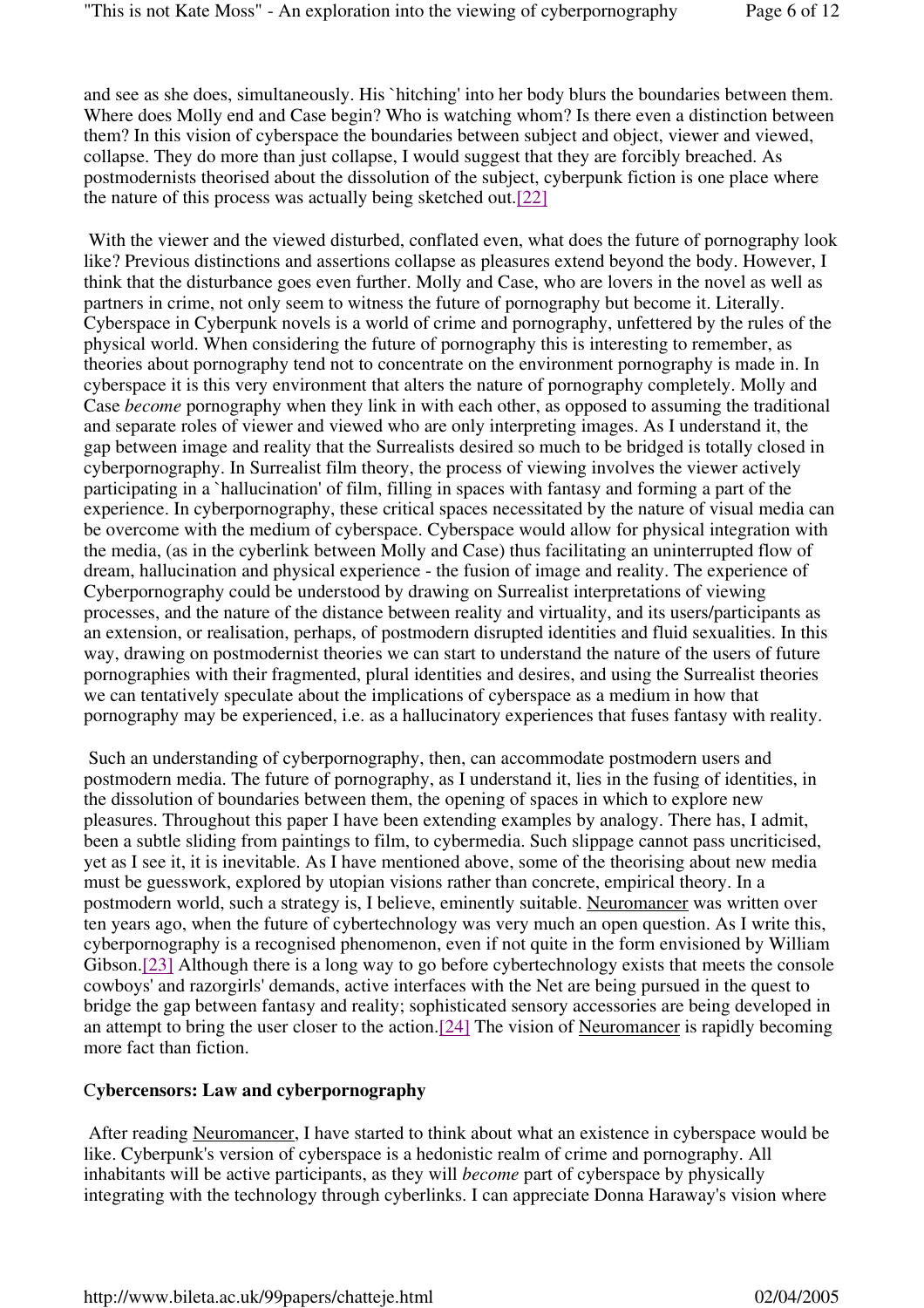corporeality does not end at the skin, or begin there.[25] Just as the blurring of boundaries between human and machine has implications for conventional understandings about corporeality, the emergence of cybertechnology must have an impact on traditional understandings of pornography. Every new medium throughout the history of pornography has irrevocably changed it as a cultural form. In cyberpornography, identities and viewing positions are fundamentally disrupted as are the actual processes of viewing and experiencing. Traditional understandings of pornography fail to take these factors into account. While queer and other theorists influenced by postmodernism understand pornography in a way that accommodates fragmented identities, the impact of cybermedia goes largely undertheorised.

How will law deal with new pornographies in cyberspace? Law has always reacted to the emergence of new media in relation to pornography. It is possible to trace the influence of the emergence of the novel and text-based materials in Victorian obscenity legislation. Likewise, the appearance of video technology and instant film can be discerned as important factors in modern legislation. To account for the media, however, does not necessarily cause law to make critical examination of its concept of pornography. Law is heavily influenced by the view of pornography as a fixed referent, something that can readily be recognised rather than a changing and constructed form. Censorship is a concept that depends on being able to reliably differentiate between what is good and bad, what is corrupting and what is not, and identifying causal links. Pornography in law is understood to cause harm, and can therefore be justifiably suppressed or controlled.

Law cannot easily accommodate plural identities, sexualities and multiple realities because of its reliance on binary hierarchies. When faced with cyberpornography, the options of a clear-cut subject and object, cause and effect, viewer and viewed, oppressor and oppressed even as loosely defined groups may be unavailable. If this is a possibility, the concept of censorship becomes undermined as clear distinctions can no longer be made. If law simply imports its current, traditional understandings of pornography into cyberspace, they will not be effective. Considering practical problems, Alison Adams, writing about the nature of Artificial Intelligence and cyber artefacts, draws attention to their `virtual' quality:

`But whereas a bridge is still there as a bridge when no-one is

using it, when a computer is switched off the software has a

curious way of disappearing. Even opening up the casing and

inspecting the hard disk will not reveal what has just been

viewed on the computer's screen.'[26]

What will the police take away as evidence, or show for an exhibit in court, when the pornography, that used to remain so conveniently in tangible form, vanishes?

When considering how pornography will be legally regulated in cyberspace, there is a tacit assumption that law can operate without any problems in cyberspace. Law will simply process the Internet and cyberculture and just like all new media it encounters. Law deals with new technology as it arises and reinterprets it to suit the legal hermeneutic. However, unlike other new technologies such as compact disk, a legal `reinterpretation' may not be possible in the context of cybermedia. Why?

 As argued above, law is grounded in binary and hierarchical structures. The Internet, however, is not. The principles upon which it runs are the very antithesis of binaries and hierarchies. The system was originally created with the threat of nuclear war in the background. To avoid sabotage or collapse in the event of a nuclear attack, computer programs were designed to be random. Each route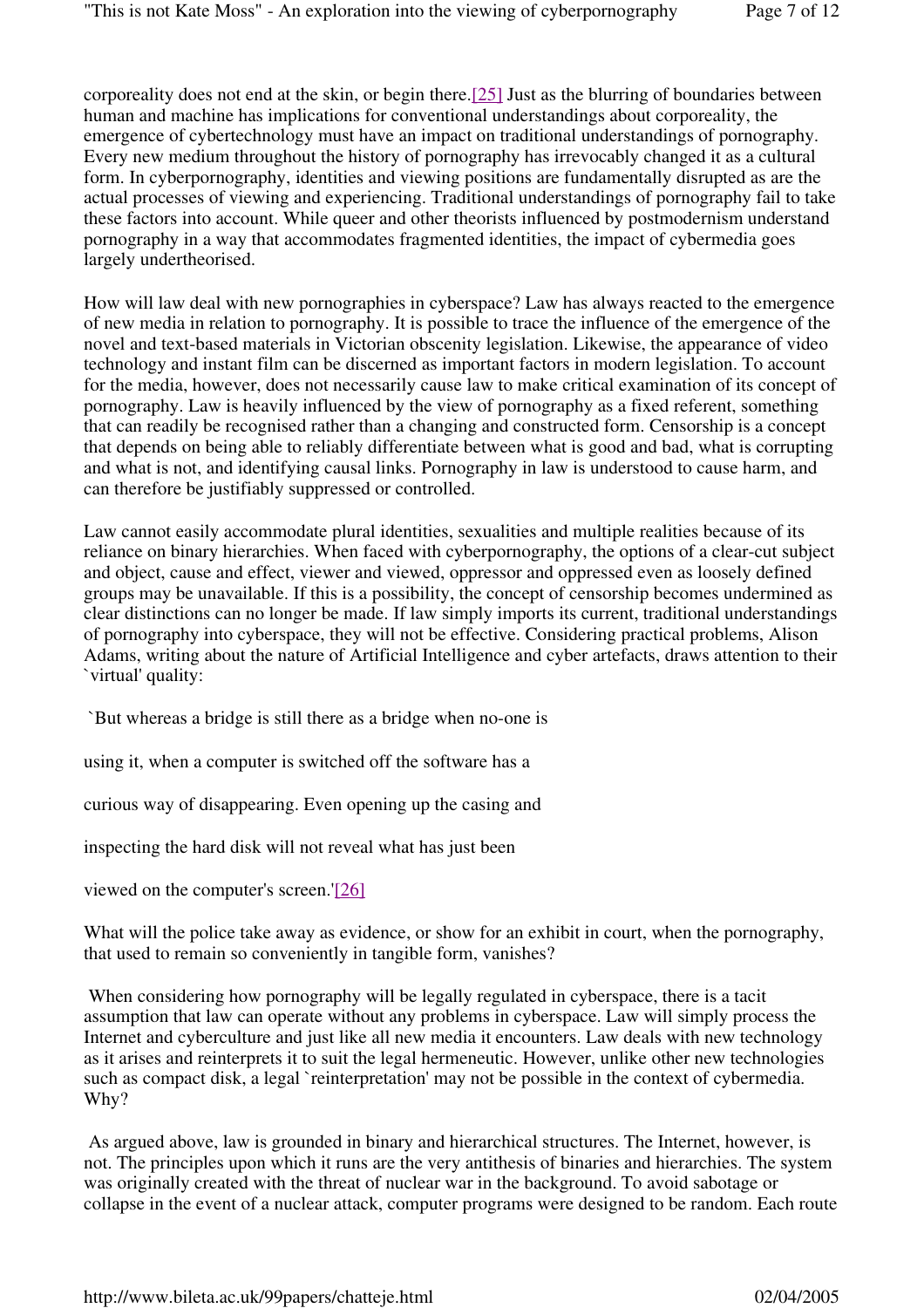of information was designed to be unique - no piece of information should take the same path twice. Thus the system was designed to develop in a random and spontaneous manner, without central command system or hierarchical form. As Plant writes,

`Hypertext programs and the Net are webs of footnotes without

central points, organising principles, hierarchies. Such networks

are unprecedented in terms of their scope, complexity, and the

pragmatic possibilities of their use.' `[T]here is no headquarters,

no core zone. Information storage and processing is distributed

throughout networks which defy all attempts to pin them down.'[27]

 The danger is that law will try to enforce inflexible structures on a fluid medium and fail in its object of control. Law relies on certainty, but cyberspace just will not stay still. If the fluid structure of the Internet is reformulated into fixed principles for the purposes of legal regulation, law will have fundamentally failed to capture what it seeks to control. The essence of cyberspace will escape and attempts to pin it down into rules of precedent, legal certainty and regulated objects or subjects will prove pointless.

Does this mean that there will be chaos in cyberspace? Will the absence of law mean that it really *will* be a dystopic realm of crime and pornography? Perhaps, instead of asking how *law* will cope with the *Internet*, it is more useful to rephrase the question and ask how the *Internet* will influence *law.* There is a distinct possibility, if it is accepted that cyberspace and cyberpornography cannot fit into law, that law will have to fit in to cyberspace. How will this be done? Perhaps law could follow the model of the Internet itself. By this I mean that it could make itself up from scratch in every instance and follow a new path each time. Law could then be potentially be as fluid as the medium it seeks to interact with. In this way there would be no need to rely on binary hierarchies; precedent could be abandoned in favour of the exigencies of any given situation, and law would be created to fit the circumstance rather than the circumstance be made to fit the law. Certainty may be important in a non-cyber world, but can there truly be said to be any certainty to base a precedent on when the cyberenvironment is so rapidly fluctuating and evolving? Precedent is hard to hold on to when you don't know what or who you are going to turn into by the end of the evening. Black-letter law is only *one* method of articulating values such as justice. I am not sure quite *how* cyberculture could influence law at this stage, it is a tentative suggestion and an unorthodox one. Then again, speculation and unorthodox thinking fit in well with cyberculture...

#### **Locating the political in cyberspace: cyberboys with cybertoys?**

 I have been thinking about how to conclude this paper, which is not an easy task. For a start, I have run out of Kate Moss quotes, as the rest of the portfolio consisted, as they generally tend to do, of pictures. (For those of you who are reading this, you missed out on the overheads...) At this stage, I think it would be useful to take this opportunity to explore a few criticisms that could be made about the arguments in this paper. It may be argued that access to cyberspace is influenced by economics. Only rich people can afford the technology that will allow them to enter this virtual world. How then, can its pornography be transgressive, a site of resistance, if it excludes so many people?

It is true that generally only wealthy users will be able to use cyberresources. In this respect, cyberspace may well be just an extension of existing economic and technological inequalities. However, pornography historically has always been intimately linked with questions of economics and class. Only when pornographic works were translated, mass produced, cheaper and made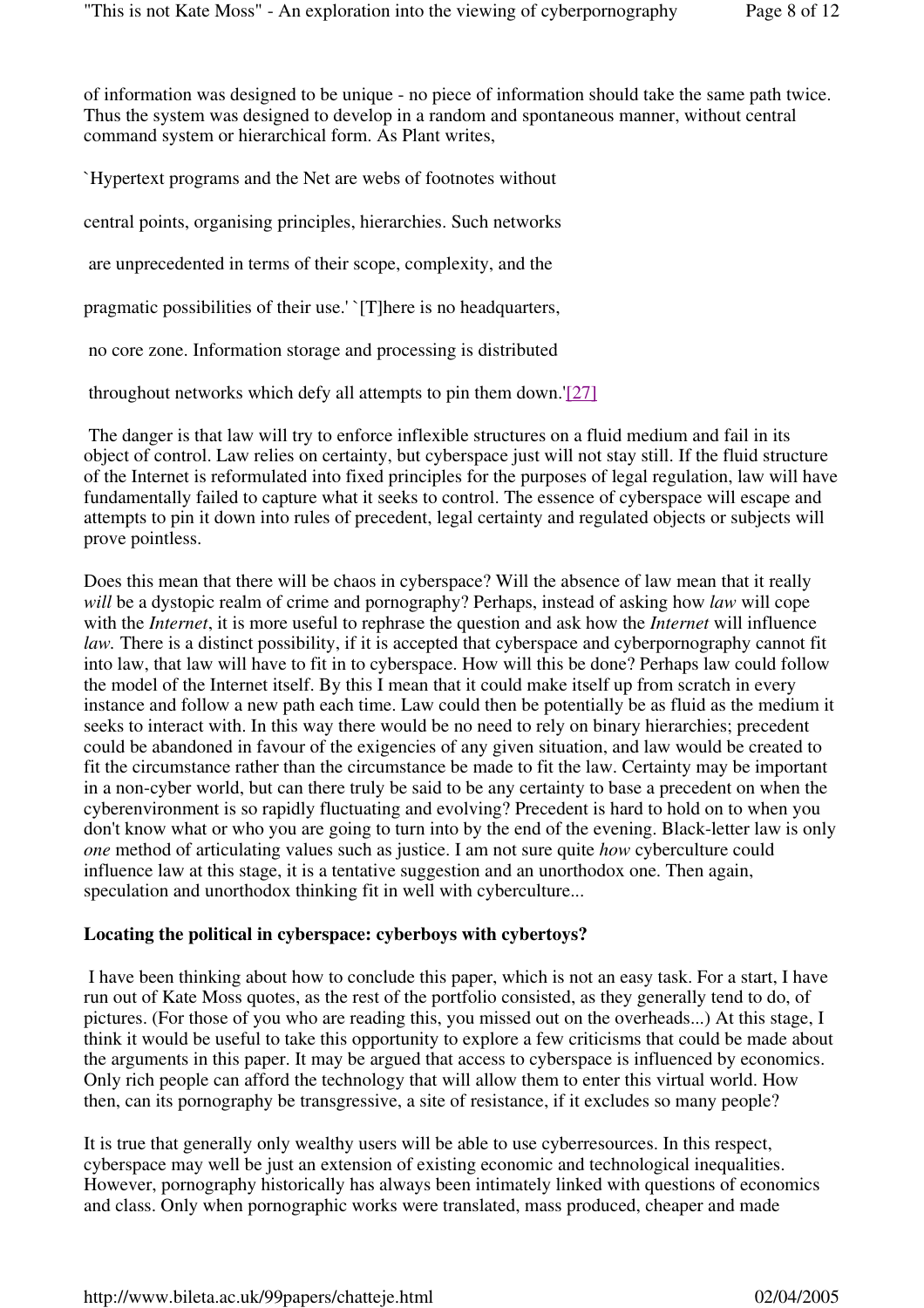available to the working classes, were concerted measures taken towards regulation and control. With modern pornography, it is pornographic sites on the Internet that have enabled the development of e-commerce by virtue of the fact that they are the only sites that create enough money to be able to fund the relevant technology.[28] Regarding class, the distinction between high art and pornography has traditionally been determined as much by class and money as much as anything else. Consider the very fact that there is purported to *be* a distinction at all between high art and pornography.[29]

Aside from this, more problematic and more fundamental, I think, are possible feminist objections. With the fragmentation of identity, proliferation of sexuality, and deconstruction of gender, it is easy to lose sight of the political. The early critiques may still be relevant, as what is to prevent power hierarchies reproducing themselves in cyberspace? What about the role of gender in cyberspace? Cyberspace may well be a place where people can become fluid and compound, breaking away from binary existence, but the actual construction and modelling of cyberspace may well be based on a gendered reality. Female users may not be equal in cyberspace, and there is a danger that cyberpornography, instead of offering new pleasures and possibilities to explore, may end up mirroring the worst examples offered by the early feminist critiques.

It is extremely hard, I think, to locate the political in cyberspace. One of the major problems for postfeminists is finding a political basis for postmodern theories. For them, the fragmentation of identity is politically problematic, as Ann Brooks (paraphrasing Theresa de Lauretis) notes,

`...if the concept of woman is a fiction, then the very concept of

women's oppression is obsolete and feminism's *raison d'etre*

disappears.'[30]

 Alison Adams argues that cyberculture and cyberpunk are masculinist youth cultures where virtual women look suspiciously like Marilyn Monroe.[31] In contrast, Sadie Plant, a self proclaimed `cyberfeminist' offers a vision of women as integrated users who can manipulate cyberspace for their own ends. Carol Adams's cyberpornography study concludes that there is clear evidence of a male privilege in cyberspace, but the existence of works like *wired\_women* by Lyn Cherny and Elisabeth Reba Weise suggest that women may be a substantial presence on the Net.[32] Can the power hierarchies of the material world reproduce themselves in a system designed to resist them? It would seem it depends on who you read. Alison Adam is critical of Sadie Plant in that her concept of woman is dangerously essentialist, and also in that she associates cyberfeminism with cyberpunk, which as a literary genre deliberately distances itself from politics;

`...although cyberpunk offers no hope of a better world, Plant

is claiming that cyberfeminism offers women a better future,

but with no political basis to back this up.'[33]

 On this point I agree with her, any lack of political basis is indeed problematic. However, I also think it is a mistake to cede, without any apparent struggle, the realm of cyberspace and cyberpunk to men. Many fetish pornography sites have a very strong female presence. Cyberdykes also would not consider cyberspace to be a `masculine youth culture', and as for cyberpunk, it is questionable as to who is the stronger out of Molly and Case. I know where my vote lies...

 I would hope that the future participants in cyberpornography would be, like Donna Haraway's cyborgs, fully political agents of every gender and sexuality, and not aimless constructs or manipulative, macho cybersleazes.[34] Only then could cyberpornography offer the promise of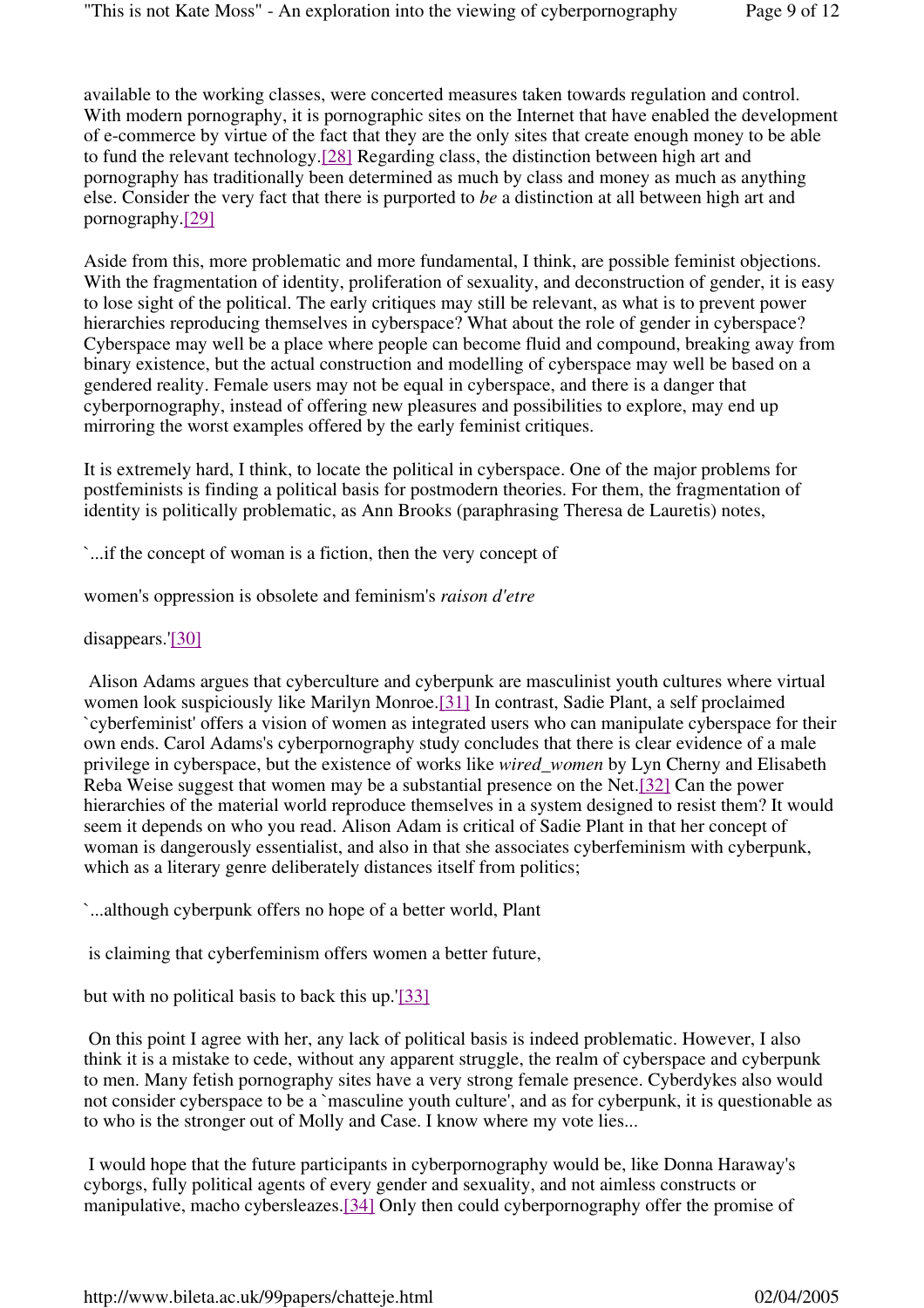being a possible site of new pleasures. It is extremely difficult to transcend the physical world and enter cyberspace without taking a degree of ideological, emotional and cultural baggage also. Yet as Alison Adams argues as the central thesis of her book, precisely what the architects of cyberculture and artificial intelligence systems bring with them, in terms of contributions such as experiential knowledge and worldviews, will be crucial in determining how these projects will develop. It is perhaps too early to speculate with any degree of accuracy on how the politics of cyberspace, its pornographies and its users will develop but it will be interesting to see how this area unfolds in the future, to see how the bridge between reality and representation might be crossed, and what new possibilities it may offer to its viewers and participants.

#### \**bela.bonita.chatterjee@brunel.ac.uk*

*Acknowledgements:* I would like to thank Ms Jo Gell for all her valuable thoughts and comments in the course of our discussions relating to this paper. I dedicate it to Kate Moss - go girl!!

\_\_\_\_\_\_\_\_\_\_\_\_\_\_\_\_\_\_\_\_\_\_\_\_\_\_\_\_\_\_\_\_\_\_\_\_\_\_\_\_\_\_\_\_\_\_\_\_\_\_\_\_\_\_\_\_\_\_\_\_\_\_\_\_\_\_\_\_

[1] Kate Moss, Kate (1997) London: Pavilion Books, p 2

[2] There are several studies on the history of pornography. For example, see Lynn Hunt (ed.), The Invention of Pornography (1993) New York: Zone Books. For a discussion of the impact of electronic and media technology on modern pornography, see Brian McNair, Mediated Sex (1996) London: Arnold

[3] `Feminism' is a highly complex area. Terms such as `first-wave' are therefore used as rough guides only, and to help clarify the argument, for the purposes of this paper. I refer to the arguments of writers such as Catherine MacKinnon, Feminism Unmodified: Discourses on Life and Law (1987) Cambridge: Harvard University Press; *`Sexuality, Pornography and Method: Pleasure Under Patriarchy'* (1989) *Ethics* 99, pp 314 - 346; Andrea Dworkin, Pornography: Men Possessing Women (1981) New York: Pedigree; and Catherine Itzin (ed.), Pornography: Women, Violence and Civil Rights (1992) Oxford: Oxford University Press. A useful and incisive overview can be found in Emily Jackson's article *`The problem with pornography: A critical survey of the current debate'* (1995) *Feminist Law Review* 3 (1) pp 49 - 70

[4] For example, see the work of Laura Mulvey, *`Visual Pleasure and Narrative Cinema'* (1975) *Screen* 16 (3) (Autumn) pp 6 - 18. For an overview and related critiques see Ann Brooks, Chapter 8, `Postfeminist variations within media and film theory' in Ann Brooks, Postfeminisms: Feminism, cultural theory and cultural forms (1997) London/New York: Routledge, pp 163 - 188

[5] see Brooks, n 4 above, pp 173 - 6

[6] see further Carl Stychin, Law's Desire, (1995) London: Routledge. As I write this, I am conscious of excluding bisexuality as a sexual identity by only using the terms `gay' and `lesbian'. I have only recently begun to consider bisexuality in relation to pornography debates and have found myself wondering whether there was a genre of bisexual pornography as distinct from gay and lesbian pornography. As yet, this is as far as my thought process has reached...

[7] "Ceci n'est pas une pipe" (1926) Private Collection. See Michel Foucault, This is not a pipe (1983) trans. J Harkness, Berkley: University of California Press

[8] Rene Magritte, "L'Explication" (1952) Private Collection.

[9] Foucault, n 7 above, p 35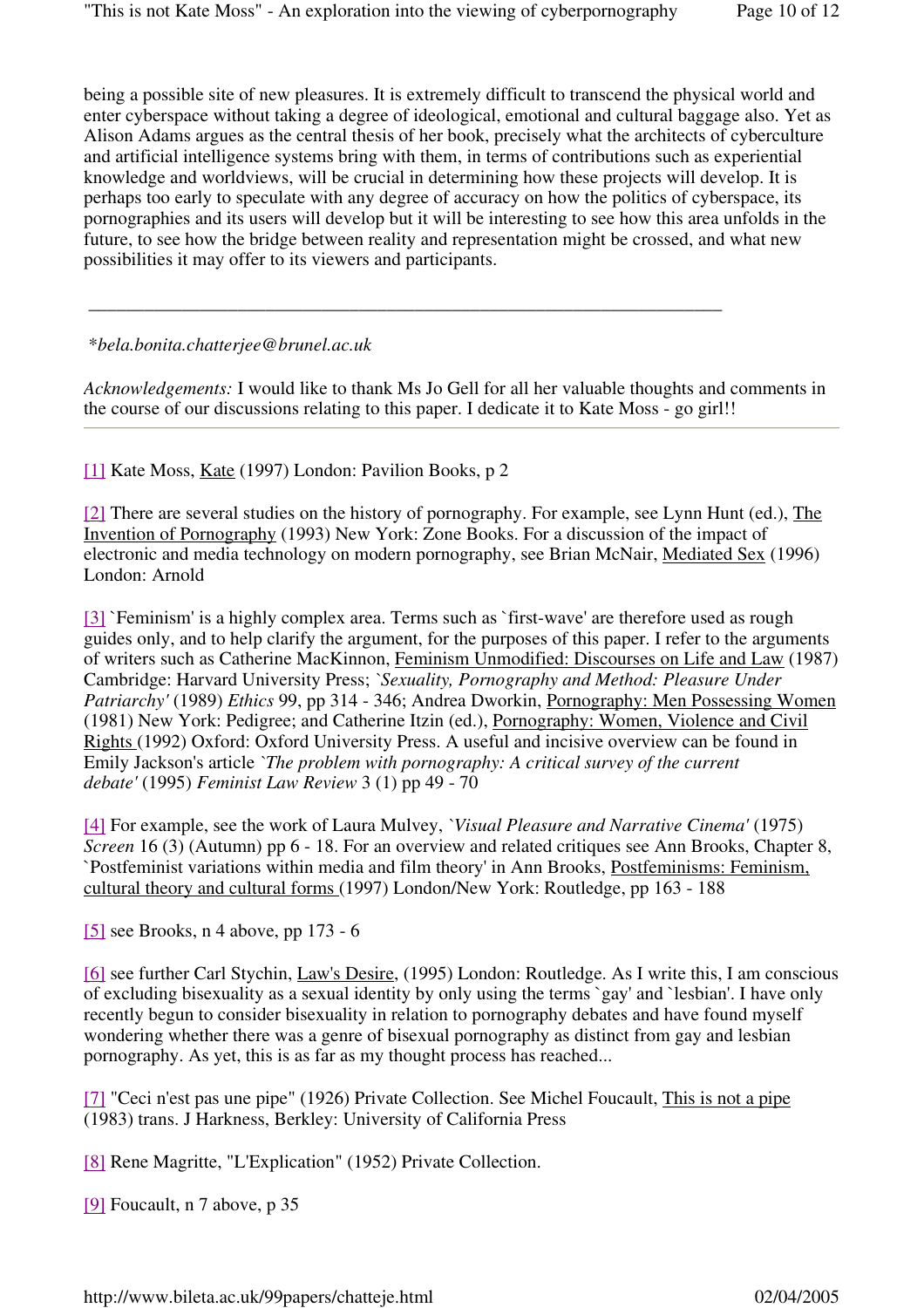[10] For this section of the paper I am indebted to the work of Ramona Fotiade, specifically her article *`The untamed eye: surrealism and film theory'* (1995) *Screen* 36 (4) (Winter) pp 394 - 407.

[11] Fotiade, n 10 above, pp 395, 396

[12] Fotiade, n 10 above, p 395

[13] Fotiade, n 10 above, pp 397, 400 - 401

[14] Fotiade, n 10 above, pp 403 - 404

[15] Fotiade, n 10 above, pp 403 - 404, 406

[16] After Judith Butler in Brooks, n 4 above, p 209.

[17] Sadie Plant, Zeros and Ones, (1998) London: Fourth Estate

[18] William Gibson, Neuromancer, (1984) London: Voyager/HarperCollins

[19] However, note the researchers such as Sherry Turkle, cited in Alison Adams, Chapter 6 `Feminist AI projects and Cyberfutures' in Alison Adams, Artificial Knowing: gender and the thinking machine, (1998) London/New York: Routledge pp 156-181

[20] I borrow the term `Dystopias' from Pat Califia, who suggests that dystopias are more realistic versions of utopias. See further Pat Califia, Doc and Fluff (1985) Los Angeles: Alyson Books or http:/www.patcalifia.com. Regarding Dystopias, Alison Adam (n 19 above, p 171, my emphasis) makes the following observation: *`Cyberpunk's* future world is dystopian; there are no communities, only dangerous, alienating urban sprawls. Yet *cyberculture* looks to a future utopia where where communities will spring up on the Internet, somehow to replace the old communities which people feel they have lost.'

[21] for more on cyborgs see further the seminal article by Donna Haraway*, `A manifesto for cyborgs'* (1985) *Socialist Review* 80 (5) pp 65 - 107

[22] Cyberpunk's version of cyberspace is only one of several and by no means authoritative, (see Alison Adam, n 19 and 20 above, *ibid*.) but is the most useful for the purposes of this paper.

[23] And also, having said this, my housemate's computer that I am writing this paper on does not recognise the words `cyberpornography', `pornographies' `sexualities', `cyberpunk', `cyborg' or `Dystopias' and on the whole has `no suggestions' as to what they might be...

[24] see Alison Adam, n 19 above, pp 166 - 170.

[25] Donna Haraway, n 21 above, *ibid.*

[26] Alison Adam, n 19 above, p 14

[27] Sadie Plant, n 17 above, p 10, p 175

[28]David Bradwell, `Sex Drive', October 1988, *Internet Magazine* pp 38 - 46

[29] see further Lynda Neade, The Female Nude: Art, Obscenity and Sexuality, (1992) London/New York: Routledge